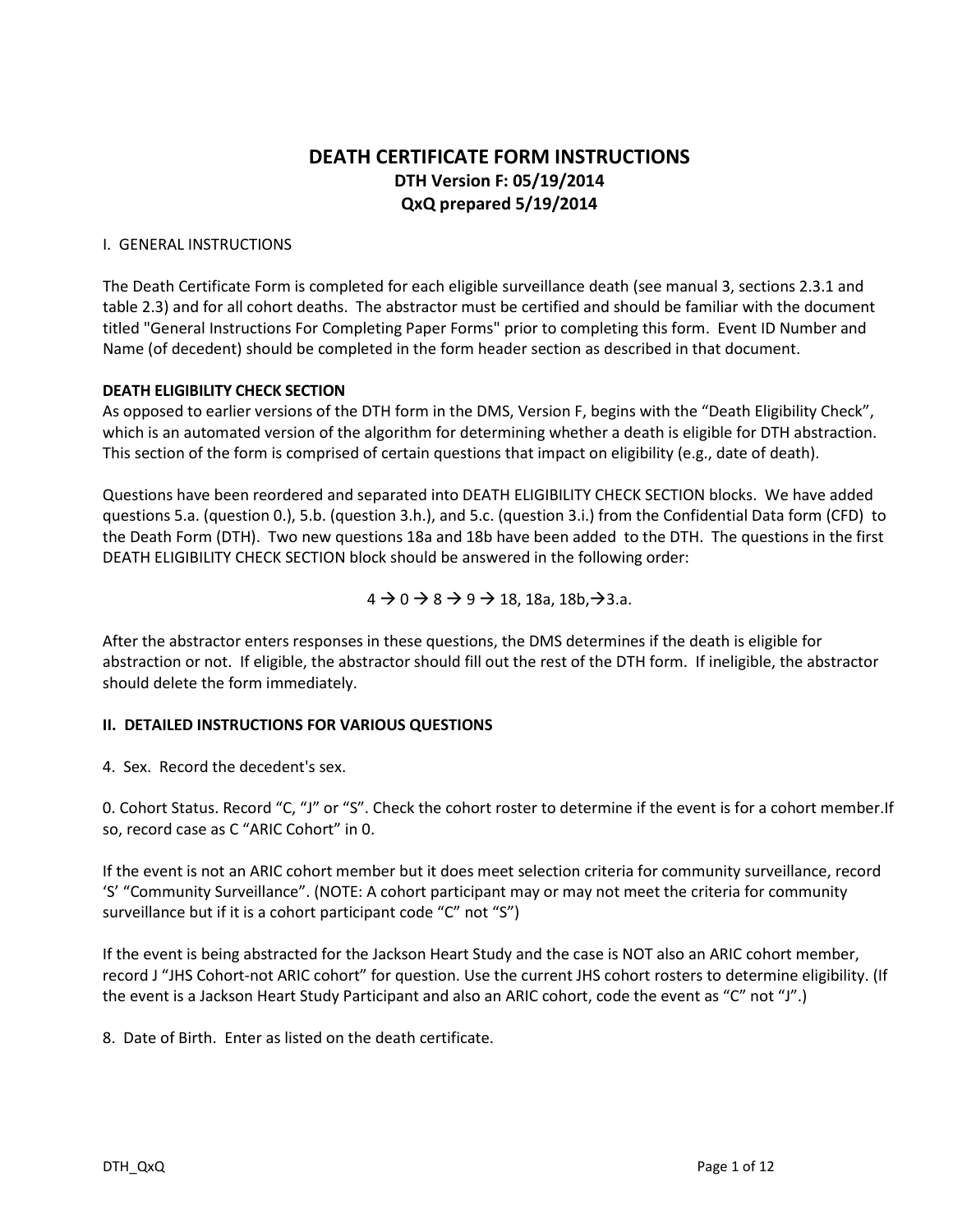9. Date of Death. Enter as listed on the death certificate.

18. ICD code for underlying cause of death. The underlying cause is the most important or primary cause that lead to this death. It may not be the same as the first or "immediate" cause, and is assigned by a nosologist or a computer. Enter the ICD-10 Code for the underlying cause of death recorded on the central death index computer listing. The first space should be a letter, followed by a two-digit number. There may also be a number to the right of the decimal point. If a digit to the right of the decimal is not given, leave this field blank. **Do not zero fill!**

18a. Did this person die in-hospital? Record "Y" or "N". In-Hospital Deaths are all deaths occurring after admission to a hospital

18b. Is this an eligible CHD event on HLIST? Record "Y" or "N" if event on the Hospital Index List.

3a. Decedent's place of residence at time of death, including street, city, state, and zipcode. If the decedent is homeless, use the address of the shelter for residence at time of death. Enter "no" if the decedent's place of residence is unavailable go to Section A and complete items 1-3 then save the form, until an address can be located. If the address cannot be located, complete the abstraction.

3.b. Address Information This item has been divided into five major components: [3.B.1] PO Box, Box and / or Route and Number; [3.B.2-4] Street Number; [3.B.5-8] Street Name; [3.B.9-12] Unit; and [3.B.13] Other. Pertinent fields should be completed only when necessary. Other fields should remain blank. Please see Appendix A for examples.

3.b.1. If there is no PO Box, Box or Route and Number, leave blank. PO Box, Box and / or Route should include all relevant descriptors and numbers, e.g. "PO BOX" (post office box), "BOX", "R" (route), "RR" (rural route), et cetera.. For example, if the address in the medical record is "Route 16, Box 14-A", item 3.B.1 = ROUTE 16 BOX 14 A.

3.b.2. Street Number Prefix (refers only to prefixes for the number in 3.b.3.) If there is no street number, leave blank. This item is designed for alphanumeric characters that may precede street numbers and may be separated from them by a hyphen. Hyphens should be dropped at data entry. An example might be B-21 East Main Street. The "B" would be entered in 3.b.2.

3.b.3. Street Number This question should include numeric street data only. If there is no street number, leave blank. For example, if the address is B 21 Main Street, "21" would be recorded in 3b.3.

3.b.4. Street Number Suffix (refers only to suffixes for the number in 3.b.3.) This item is designed for alphanumeric characters that may follow street numbers and may be separated from them by a hyphen. Hyphens should be dropped at data entry. An example might be 21-B East Main Street. The "B" would be entered in 3.b.4. If there is no suffix, leave blank.

3.b.5. Street Name Prefix This item typically refers to street directions (e.g. EAST; NORTH; SOUTH; WEST) or their common abbreviations and combinations (e.g. E; N; NE; NO; NW; S; SE; SO; SW; W). Generally, only a prefix or a suffix [question 3.b.8.]—but not both—are available. For example, if the address is 21-B East Main Street, the "E" is entered in item 3.b.5. If there is no street prefix, leave blank.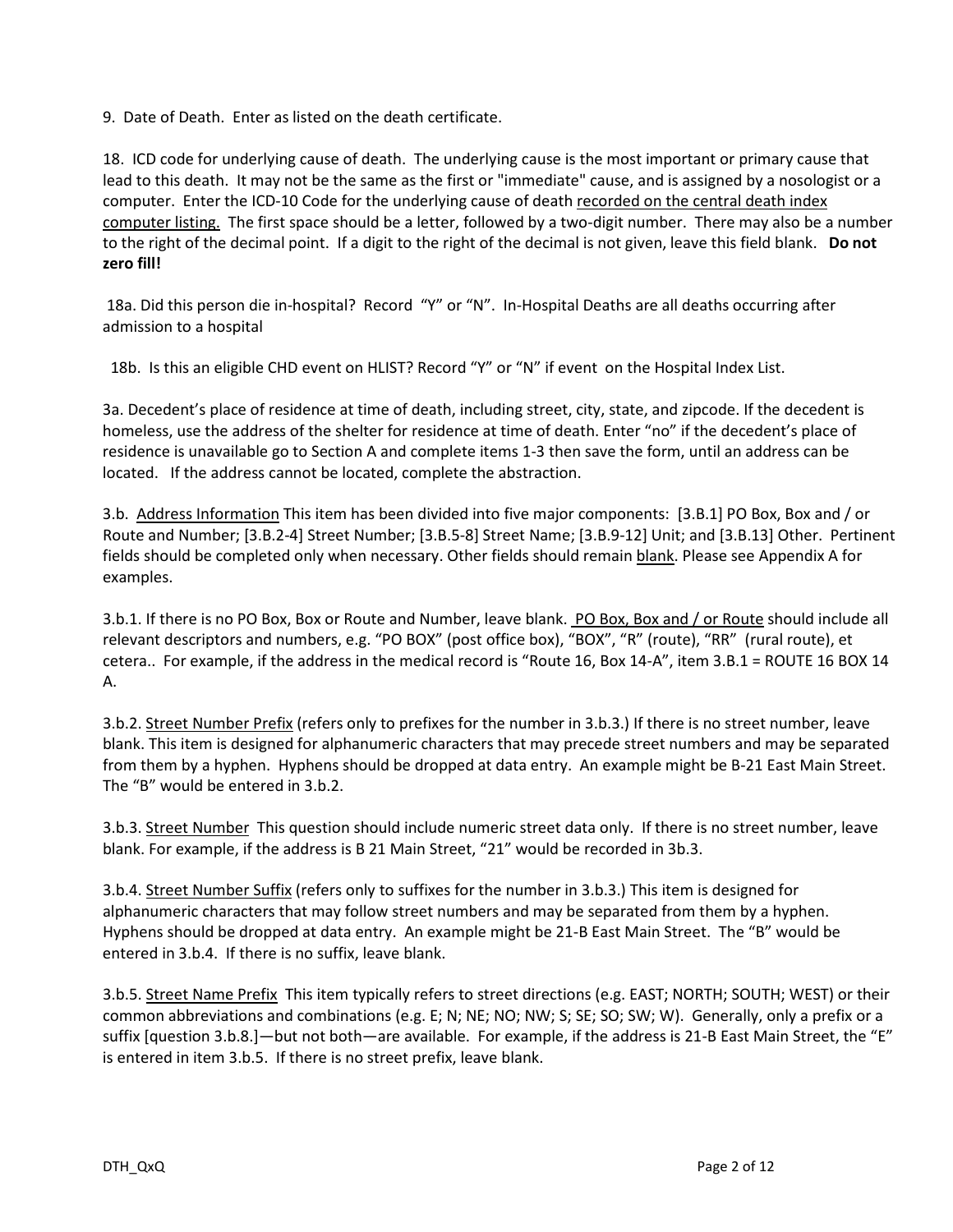3.b.6. Street Name This item refers to the name of the street, avenue, etc. If the address is 21-B East Main Street, then "Main" would be entered into item 3.b.6. Digits must be used for entering numbered street names. For example "1300 South Second Street" should be entered as - street prefix "S", and street name "2ND", and "ST" as street type; "Five Public Square" should be entered as "5 Public Square". The "street number" for any street must also be expressed as digits (although street number prefix and/or suffix could be letters).

3.b.7. Street Name type This item refers to the type of roadway used in the address. If the address is 21-B East Main Street, then "Street" would be entered into item 3.b.7. If none leave blank.

3.b.8. Street Name Suffix This item typically refers to street directions (e.g. EAST; NORTH; SOUTH; WEST) or their common abbreviations and combinations (e.g. E; N; NE; NO; NW; S; SE; SO; SW; W). Generally, only a suffix or a prefix [question 3.b.5.], but not both, are available. For example, if the address is 21-B Main Street East, the "E" is entered in item 3.b.8.

3.b.9, 10, 11, 12. Unit Type/Unit Prefix/Unit Identifier/Unit Suffix Item [3.b.9] Unit Type usually designates a building, apartment or other unit in a residential complex or neighborhood. These units are often abbreviated in standard format e.g. "BLDG", "APT" et cetera. They are often labeled by an alphanumeric identifier and prefix or suffix. If none leave blank.

For example, if the address in the medical record includes "Apt A-1", then item [3.b.9] Unit Type = APT; [3.b.11] Unit Identifier = A, and [3.b.12] Unit Suffix = 1. When two units are included in the same address, e.g. "Bldg A Apt 1", both units and identifiers should be recorded and separated by a forward slash "/", as follows: [3.b.9] Unit Type = BLDG/APT; [3.b.11] Unit Identifier =  $A/1$ . Note that item [3.b.12] Unit Suffix should remain blank in the latter example.

3.b.13. Other Formal names (e.g. professional or business offices, residential neighborhoods or complexes, and assisted-living or skilled nursing facilities) that may accompany street addresses are typically superfluous. They should be separated from the remainder of the address and recorded in item [3.b.13].

3.c.1. City The city of residence for the address being transcribed. Please recognize that abbreviations of city (W-S, G'boro, Mnpls, Bham, Pgh, NYC, Brklyn, LA, SD, et cetera) must be transcribed in full into the address entry panel.

3.d.1. County The county of residence for the address being transcribed. If the county is unavailable or suspect, leave blank. It can be compared to information from the Federal Information Processing Codes returned by the geocoding vendor at the time of analysis. NOTE: Some states do not have cities that reside in counties, so county information may not be available.

3.e. State The state of residence for the address being transcribed. Abbreviations for states should follow the standard U.S.P.S. two-character format (Abbreviations can be found in the field help in the DMS).

3.e.1 Country (enter only if not in U.S.A.) The country of residence for the address being transcribed if not U.S.A.

3.f. Zip Code The zip code associated with the address being transcribed. If available, zip code information in 5+4 format should be transcribed in full, since they are more informative.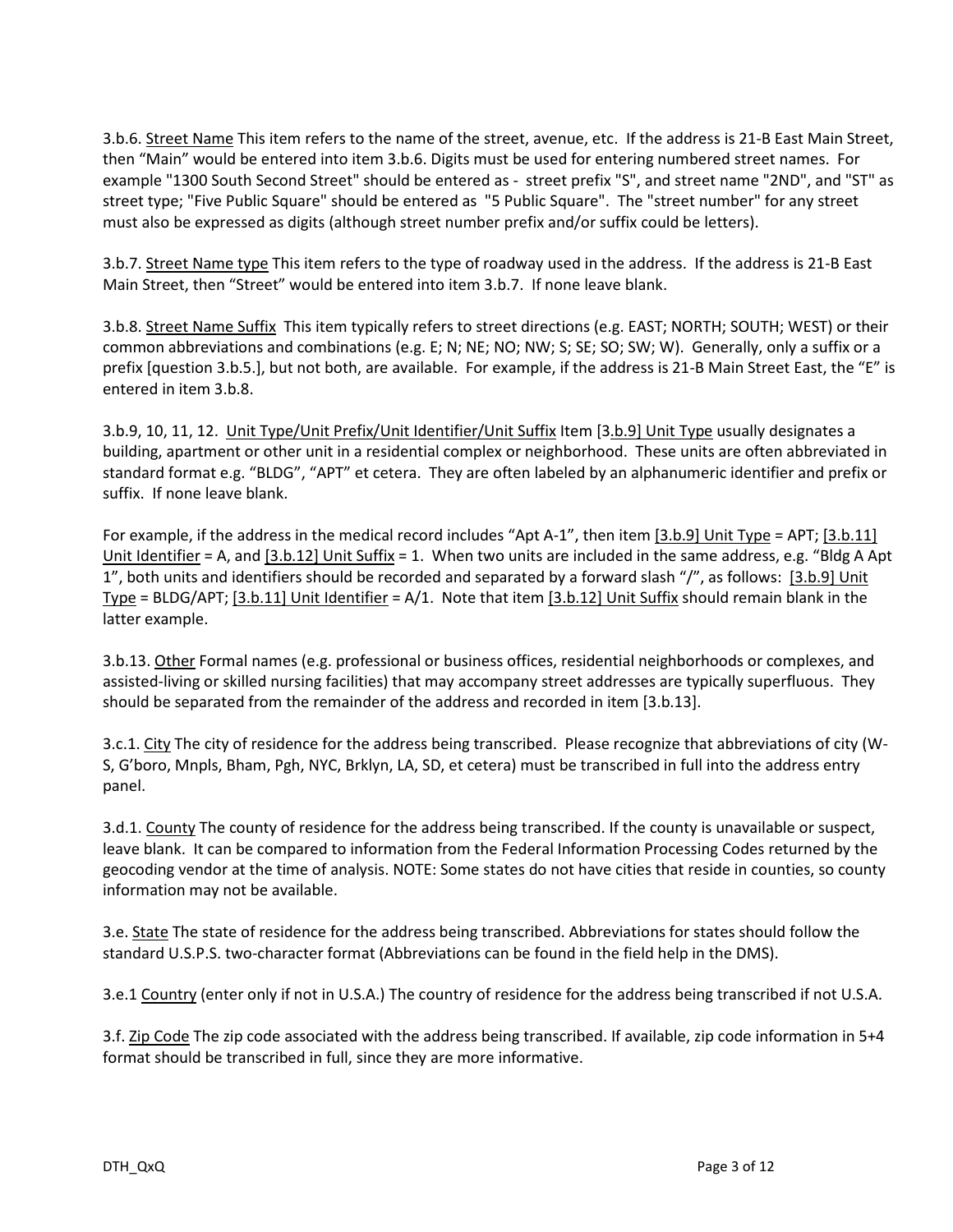3g.. Ready to calculate eligibility? Record "Y", "N' or "R". If "Y" is entered for Q3.g., and you want to re-calculate eligibility, then enter "R". If "R" is already in the response, enter "Y". If "N" enter questions 1-3 in Section A. (The decedents name, death certification number and social security number) and save the form, until ready to calculate eligibility.

3.h. Is the decedent's address in the ARIC community surveillance catchment area?

3.h. Is the decedent's address in the ARIC community surveillance catchment area? If the address is determined by the abstractor to be in the ARIC catchment area, record "Y".

If the address is determined by the abstractor as not being in the ARIC catchment area and if the participant is either an ARIC or JHS cohort, record "C".

If the address is determined by the abstractor as not being in the ARIC catchment area and if the participant is neither an ARIC nor JHS cohort, the abstractor should enter "O".

If the address could not be determined by the abstractor after all means available to resolve, the abstractor should enter "U" (undetermined).

3.i. Abstractor Investigation of Undetermined in Q3h If item 3h. = U then field center needs to work through all available resources or contact Coordinating Center to resolve whether patient's address is in or out of catchment, then return to this form and fill out Q3.i. Based on the information available, the abstractor will record the status of the address as follows:

If the address is determined by the abstractor to be in the ARIC catchment area, record Y.

If the address is determined by the abstractor as not being in the ARIC catchment area and if the participant is either an ARIC or JHS cohort, record "C".

If the address is determined by the abstractor as not being in the ARIC catchment area and if the participant is neither an ARIC nor JHS cohort, the abstractor should enter "O".

If the address could not be determined by the abstractor after all means available to resolve, the abstractor should enter "U" (undetermined).

For JHS Cohort, if the answer to 3h is "U", select only "Y", "C", or "U" for 3i.

3.j. ELIGIBLE TO COMPLETE FORM. (Automatically filled by DES.). The DES will fill Question 3j with "Y" if,based on the information provided, this death meets the eligibility criteria and so has been determined to be an eligible death. Complete form items beginning with Section A. The DES will fill Question 3j with "N" if the death does not meet the eligibility criteria and so has been determined to ineligible. The abstractor should delete the form.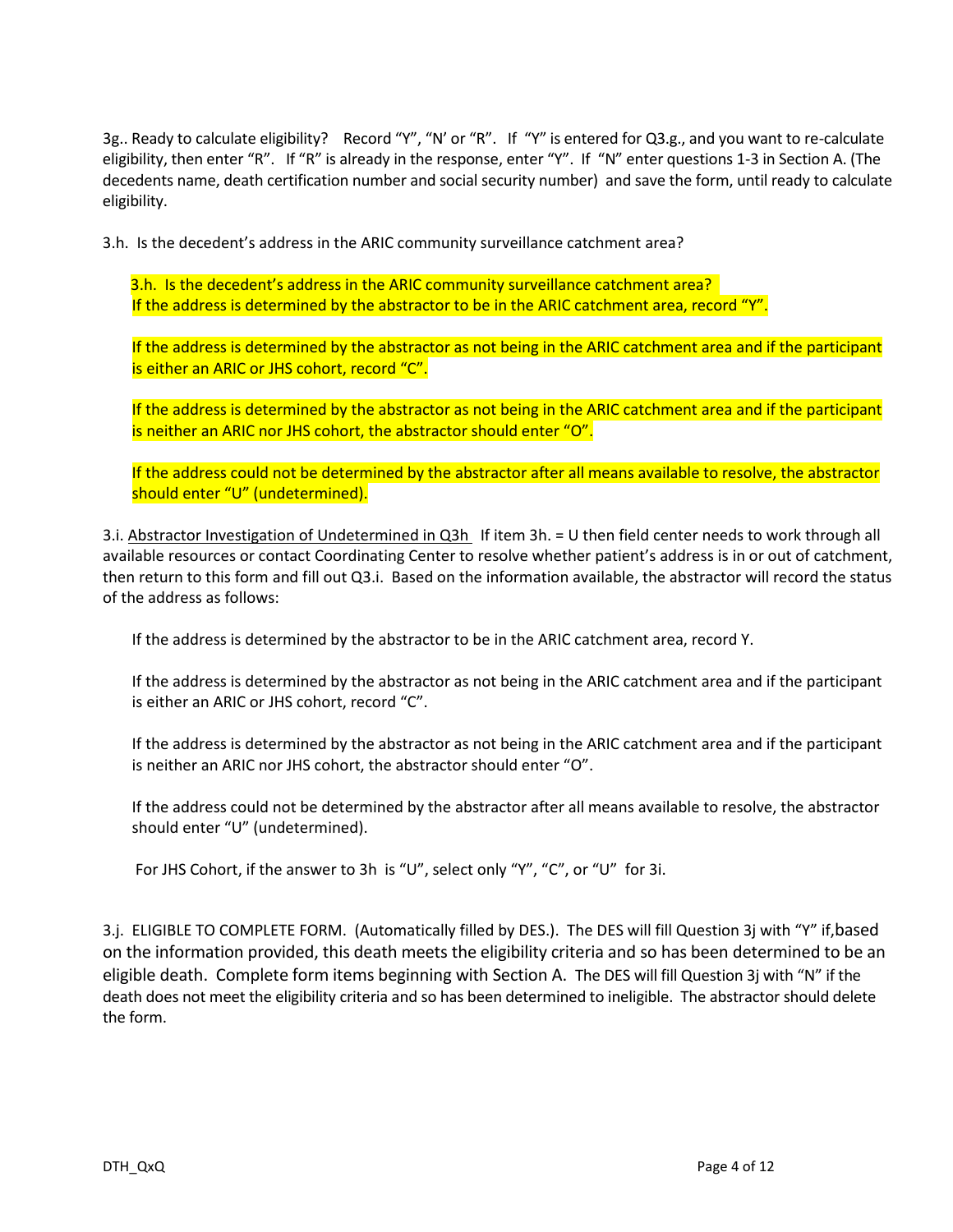The DES will make Question 3j be blank if it is unable to determine the eligibility of the death (e.g., if Question 8 "Date of birth" is left blank or is made unresolvable).

3.j.1. INELIGIBLE: PLEASE DELETE THIS FORM: If the event is found to be ineligible delete the form. This question is only unskipped if the DES has determined the death to be ineligible. The abstractor should delete the form.

#### **A. INFORMATION FROM DEATH INDEX/CERTIFICATE**

1. Decedent's Name. Enter the first, middle, and last name of the decedent. Begin each name in the leftmost box using capital letters.

2. Death Certificate Number. This number will be found stamped or typed on the death certificate. If a computer printout is used, it must include this information. Record the number starting in the leftmost box. **Do not** add zeroes to the right of the number.

3. Social Security Number. If the Social Security Number is on the death certificate, copy it exactly. If for some reason the entire SSN cannot be abstracted, then abstract all digits available and leave the rest blank.

5. Race. Circle the response that corresponds to the race specified on the death certificate. If missing, record "U". If the death certificate just indicates Hispanic origin, then record "O", and indicate appropriately in Item 6 below.

6. Hispanic. Record "Y" (yes) if the death certificate clearly indicates that the decedent was of Hispanic origin. Record "N" (no) if the death certificate clearly indicates some other origin, i.e., "German", or "Scandinavian". If there is no information at all then record "U", i.e., if the death certificate merely indicates "White", then record "W" in Item 5 above, and record "U" in Item 6.

7. Marital Status. Record as listed. If certificate just says "never married" or "S", record as "Single".

7a. Decedents Veteran Status. Record as listed

10. Age at death. If the age at death is recorded on the death certificate, check by using the following algorithm. Also if age is not recorded, then use this algorithm to compute it.

1) If the month and day of birth fall before the month and day of death,

subtract the year of birth from the year of death.

2) If the month and day of birth fall after the month and day of death, subtract

(year of birth  $+1$ ) from the year of death.

Record the correct age on the form. If the age at death cannot be computed then enter  $"=\text{I}$  in each field.

11. Time of Death. Convert all times to a 24 hr. clock and record. Enter unknown as  $=$  in each field.

12. Location of Death. If in a hospital or other institution, its name will usually be listed; otherwise, a street address is usually provided. If a hospital location, refer to your center's list of catchment area hospitals, and indicate whether or not it is in the catchment area. If so, this would indicate the need for hospital record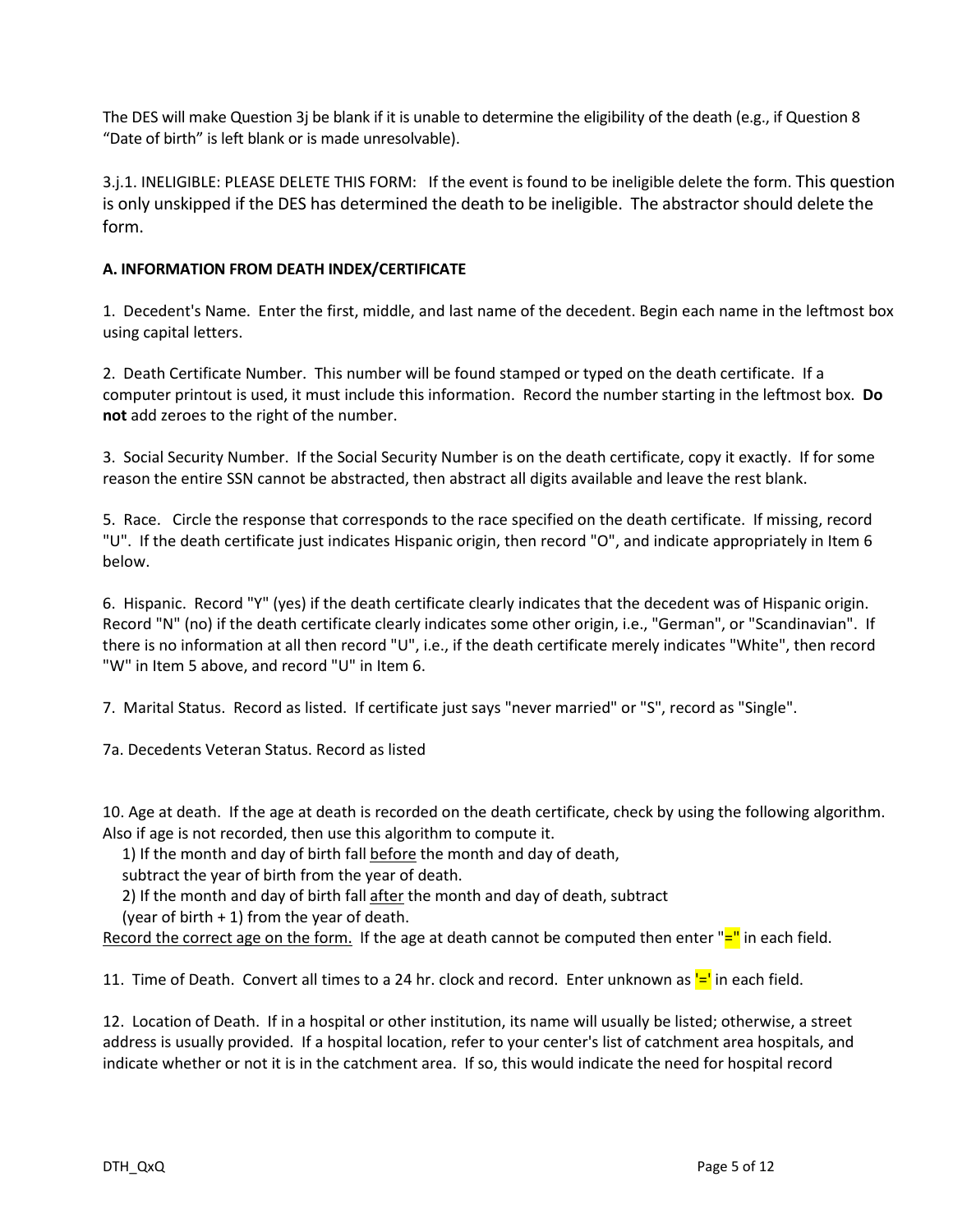abstraction. If the decedent died in a nursing home, enter "N". If the decedent died at home or at another residence, or at a non-hospital institution circle "O" and then specify the information as written on the death certificate for the location of death. If obviously the home, indicate this in parentheses. Note the skip pattern.

13. In Hospital Location. If an in-hospital death most death certificates will specify whether it was DOA, ER, inpatient, etc. If this information is not recorded then circle "F" (not recorded).

14. Hospital/Nursing Home. Enter the name and location of the hospital, or the nursing home, where the decedent died. Include the city and state.

15. Coroner's Case. Record "Y" or "N" as indicated on the death certificate. Coroners cases will be investigated using the COR Form, for out-of-hospital deaths only. Note the skip pattern.

16. Coroner or Medical Examiner. Record the name and address of the medical examiner or coroner who signed the death certificate. Provide as much detail as is recorded on the death certificate.

17. Autopsy. Record "Y" if the death certificate indicates that an autopsy was performed. If not recorded circle "N".

19. All other listed ICD codes. Record all other ICD-10 codes, up to ten, exactly as they are listed on the central death index computer listing. This list may include the code for the underlying cause of death recorded in Item 18. Enter the codes in the same way as for Item 18.

20. Causes of death. Transcribe the causes of death exactly as recorded on the death certificate. Sometimes two causes will be listed on one line of the death certificate. Record them similarly on the form.

21. Other significant conditions. Transcribe the other significant conditions contributing to the death, exactly as recorded on the death certificate.

22. Interval between onset and death. Enter the shortest possible category for the immediate cause of death, as recorded on the death certificate. If this is missing, do not substitute the interval for another cause. Instantaneous should be recorded as "5 minutes or less."

23. Informant. Most death certificates have a line for informant. Often this is the spouse, but it may be a coworker, etc. Record the name and address. Provide as much detail as is recorded on the death certificate.

24. Relationship of informant. Record as listed on the death certificate. If no information is provided then record "U". Note the skip pattern.

25. Spouse. Record the name and address of the decedent's spouse if not the informant already listed in Item 23. If the death certificate does not contain any information on the spouse then leave blank.

26. Certifying physician. Record the name and address of the certifying physician who signed the death certificate, if not the coroner or medical examiner.

27. Date abstract completed. Record the date the death certificate abstract is completed.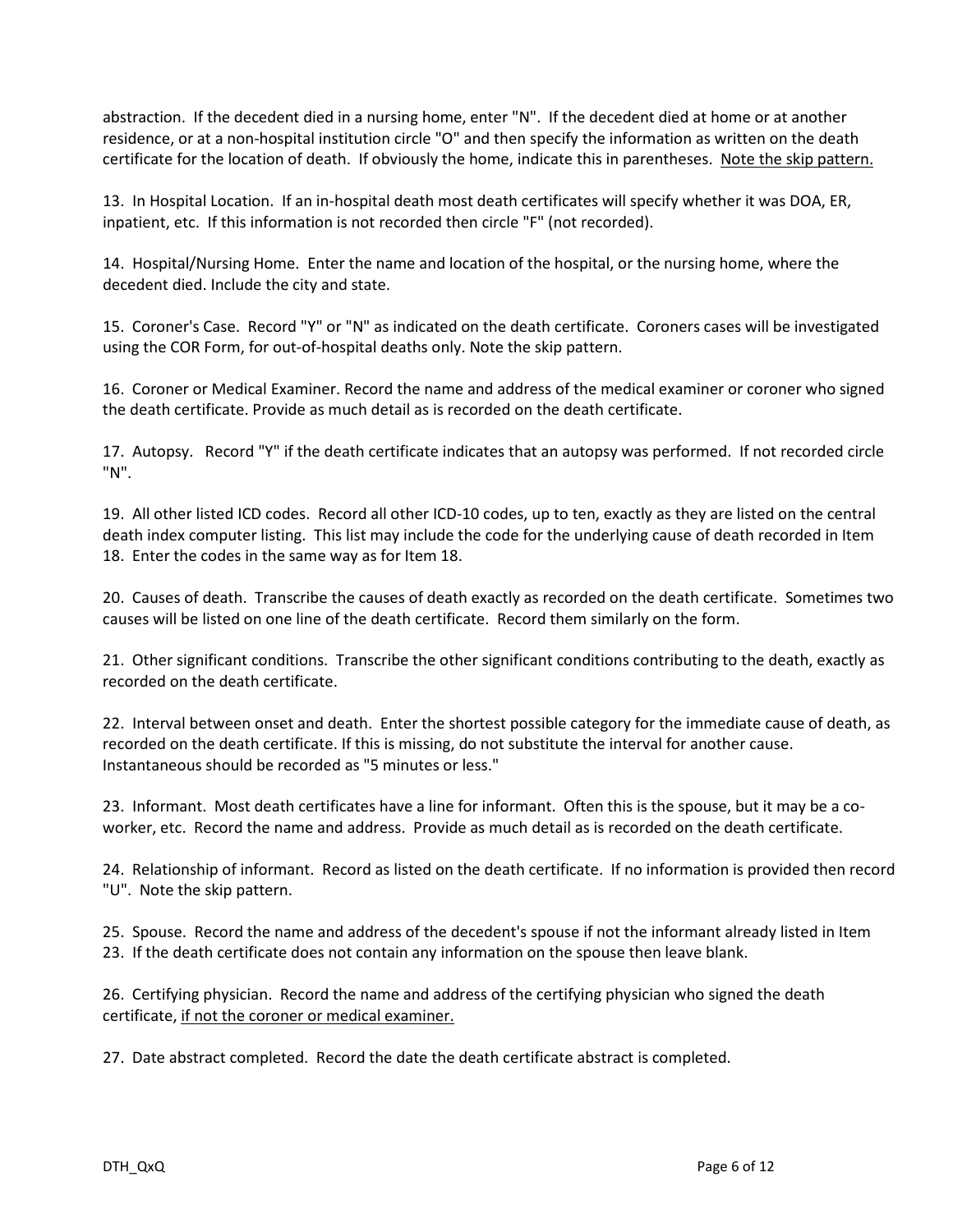28. Code number of abstractor. The field center staff member who has performed the abstraction and completed the form must enter his/her valid ARIC code number in the boxes provided.

29. COR form.. Record if a COR form is needed. Record "yes' if the form is needed or "No" if it is not needed. In the DES this is automatically determined (if Q16=Y and Q18=E10-14, I10-11, I20-25, I46-51, I70, I97 (except I97.2), J81, J96, R96, R98, or R99 regardless of decimal).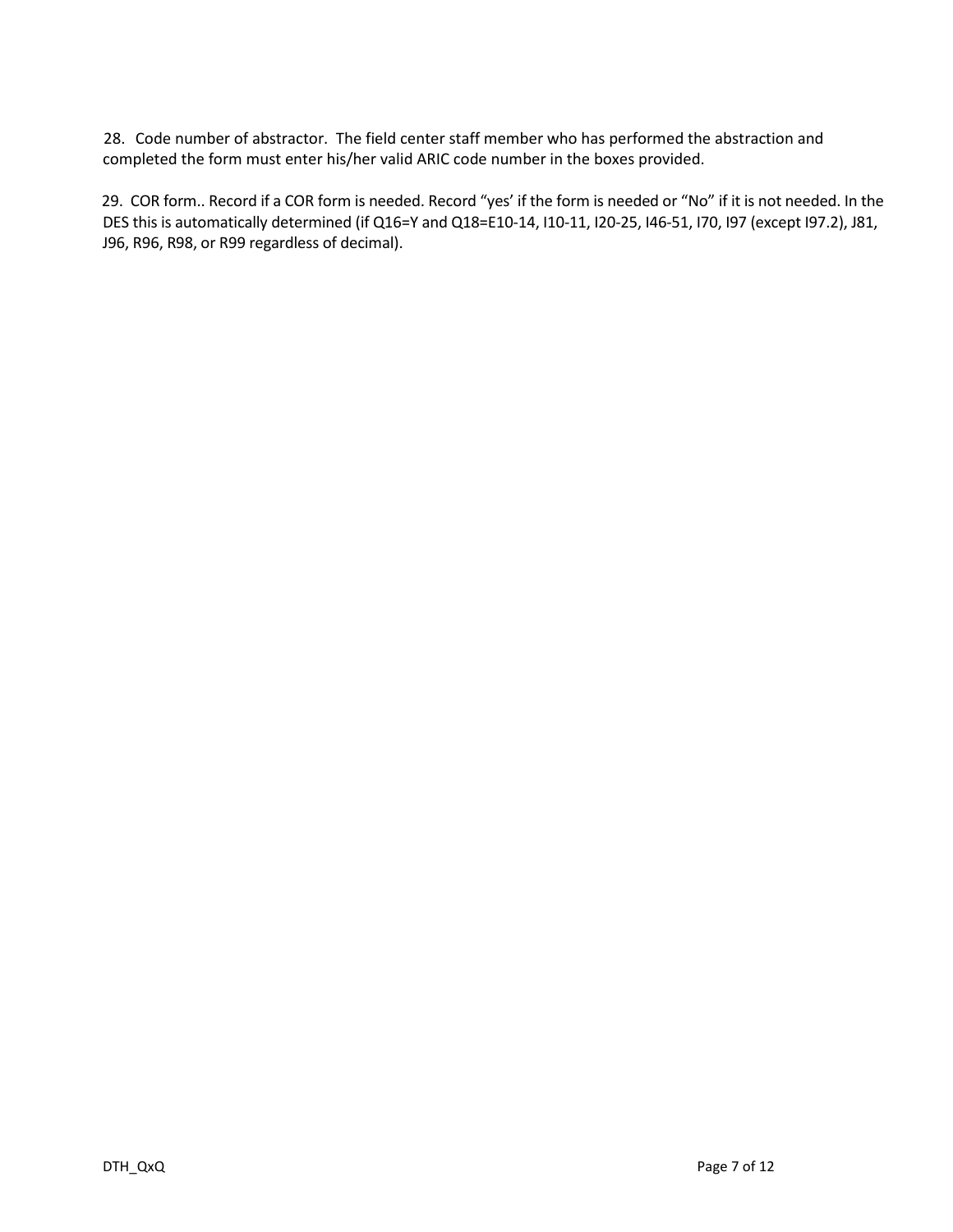# Appendix A

### Example A

| DEATH CERTIFICATE FORM<br>Atherosclerosis Risk in Communities                                                                                                                                                                                                                                                                                                                                                                                                                                                                                                                                                                                                             |
|---------------------------------------------------------------------------------------------------------------------------------------------------------------------------------------------------------------------------------------------------------------------------------------------------------------------------------------------------------------------------------------------------------------------------------------------------------------------------------------------------------------------------------------------------------------------------------------------------------------------------------------------------------------------------|
| <b>CONTACT YEAR:</b><br><b>FORM CODE:</b><br><b>ID NUMBER:</b><br>$\mathbb{D}$<br>$\mathbf T$<br>Н<br><b>VERSION: E</b><br>DATE: 11/27/06<br><b>INSTRUCTIONS:</b><br>The Death Certificate Form is completed for each eligible community death as determined by the surveillance event eligibility<br>criteria and for all cohort deaths. Event ID and Name must be entered above. Refer to this form's Q by Q instructions for<br>information on entering numerical responses. For multiple choice" and "yes/no" type questions, record the letter corresponding<br>to the most appropriate response.<br>NOTE: Use this version if date of death is 01/01/1999 or later. |
| 3.b. Address Information<br>3.b.1. PO Box, Box, &/or Route and Number:<br>7<br>X<br>R<br>в<br>4<br>T<br>О<br>3<br>$\overline{2}$<br>0<br>А                                                                                                                                                                                                                                                                                                                                                                                                                                                                                                                                |
| 3.b.2. Street Number Prefix:<br>3.b.4. Street Number Suffix:<br>3.b.3. Street Number:                                                                                                                                                                                                                                                                                                                                                                                                                                                                                                                                                                                     |
| 3.b.5. Street Name Prefix:<br>3.b.6. Street Name (e.g., Elm):<br>3.b.7. Street Name type:<br>3.b.8. Street Name Suffix:                                                                                                                                                                                                                                                                                                                                                                                                                                                                                                                                                   |
| 3.b.10. Unit Prefix:<br>3.b.11. Unit Identifier:<br>3.b.12. Unit Suffix:<br>3.b.9. Unit Type:                                                                                                                                                                                                                                                                                                                                                                                                                                                                                                                                                                             |
| 3.b.13. Other                                                                                                                                                                                                                                                                                                                                                                                                                                                                                                                                                                                                                                                             |
| 3.c.1. City:<br>3.d.1. County:<br>3.e. State:<br>F<br>S<br>Y<br>т<br>N<br>О<br>R<br>н<br>S<br>T<br>$\mathbf N$<br>S<br>I<br>N<br>W<br>О<br>А<br>L<br>E<br>M                                                                                                                                                                                                                                                                                                                                                                                                                                                                                                               |
| 3.e.1. Country (if not USA):<br>3.f. Zip Code:<br>$1 \mid 1 \mid$<br>$\vert$ 1<br>$\mathbf{1}$<br>1<br>$\mathbf{1}$<br>1 <br>1<br>$\mathbf{1}$                                                                                                                                                                                                                                                                                                                                                                                                                                                                                                                            |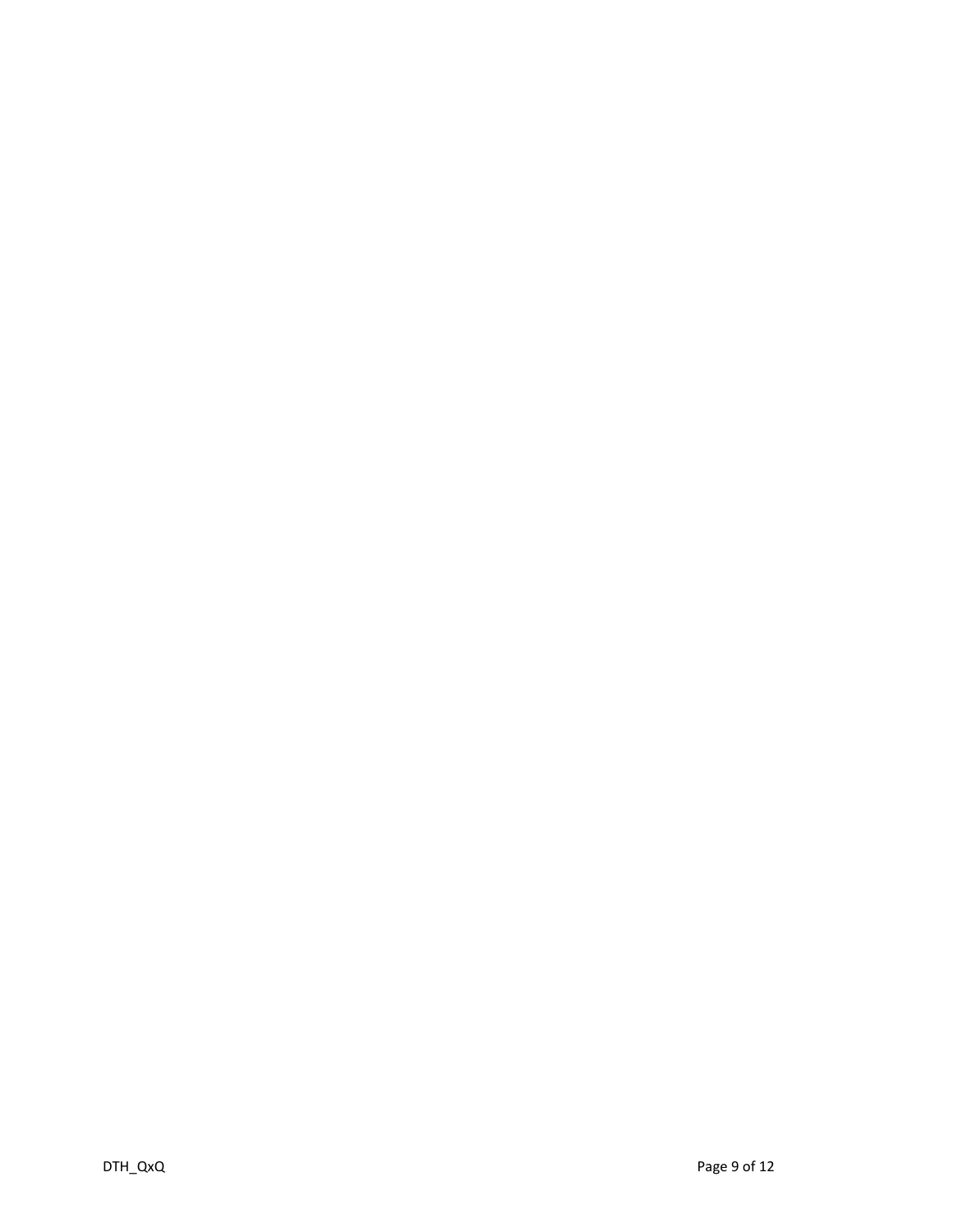## Appendix A

#### Example B

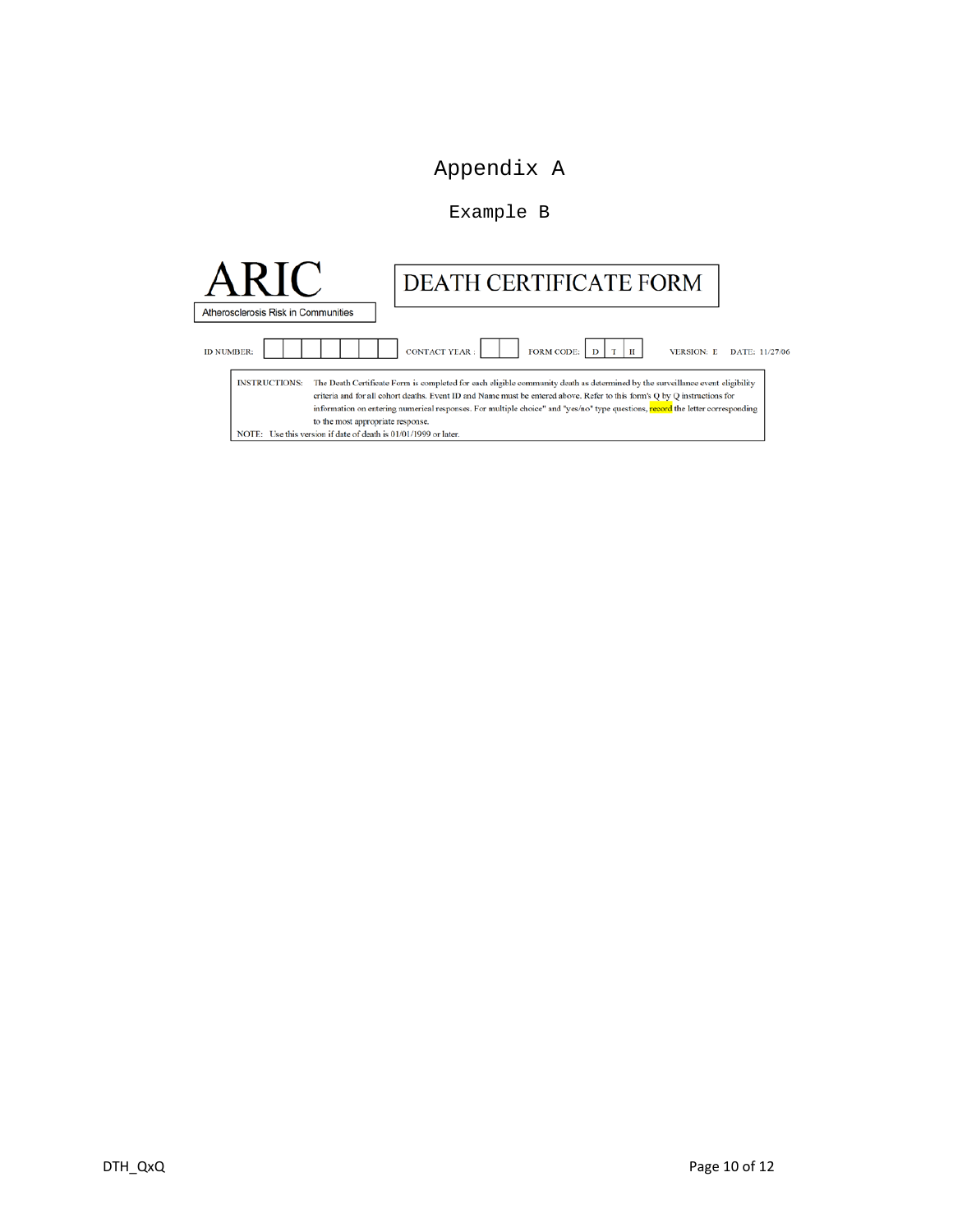| 3.b. Address Information                            |                                                                                |                                         |
|-----------------------------------------------------|--------------------------------------------------------------------------------|-----------------------------------------|
| 3.b.1. PO Box, Box, &/or Route and Number:          |                                                                                |                                         |
| 3.b.2. Street Number Prefix:                        | 3.b.3. Street Number:<br>$\overline{2}$<br>$\overline{4}$<br>$\mathbf{1}$<br>1 | 3.b.4. Street Number Suffix:<br>В       |
| 3.b.5. Street Name Prefix:<br>W                     | 3.b.6. Street Name (e.g., Elm):<br>$\overline{2}$<br>N<br>D                    | 3.b.7. Street Name type:<br>v<br>Е<br>А |
|                                                     |                                                                                | 3.b.8. Street Name Suffix:              |
| 3.b.9. Unit Type:                                   | 3.b.10. Unit Prefix:<br>3.b.11. Unit Identifier:                               | 3.b.12. Unit Suffix:                    |
| 3.b.13. Other                                       |                                                                                |                                         |
| 3.c.1. City:                                        | 3.d.1. County:                                                                 | 3.e. State:                             |
| E<br>N<br>L<br>$\mathbf D$<br>G<br>O<br>E<br>Y<br>L | $\mathbf E$<br>Е<br>$\mathbf{P}$<br>H<br>N<br>$\mathbf N$<br>V<br>A<br>L       | N<br>М<br>N<br>Т                        |
| 3.e.1. Country (if not USA):                        | 3.f. Zip Code:                                                                 |                                         |
|                                                     | 2<br>2<br>2<br>2<br>$\overline{c}$                                             |                                         |
|                                                     |                                                                                |                                         |
|                                                     |                                                                                |                                         |



Example C

|                                                                                                                                                                                                                                                                                                                                                                                                                | <b>DEATH CERTIFICATE FORM</b>                                                                                                  |  |  |  |  |  |
|----------------------------------------------------------------------------------------------------------------------------------------------------------------------------------------------------------------------------------------------------------------------------------------------------------------------------------------------------------------------------------------------------------------|--------------------------------------------------------------------------------------------------------------------------------|--|--|--|--|--|
| Atherosclerosis Risk in Communities                                                                                                                                                                                                                                                                                                                                                                            |                                                                                                                                |  |  |  |  |  |
| FORM CODE: $\vert D \vert T \vert H$<br><b>CONTACT YEAR:</b><br><b>ID NUMBER:</b><br><b>VERSION: E</b><br>DATE: 11/27/06<br>The Death Certificate Form is completed for each eligible community death as determined by the surveillance event eligibility<br><b>INSTRUCTIONS:</b><br>criteria and for all cohort deaths. Event ID and Name must be entered above. Refer to this form's O by O instructions for |                                                                                                                                |  |  |  |  |  |
|                                                                                                                                                                                                                                                                                                                                                                                                                | information on entering numerical responses. For multiple choice" and "yes/no" type questions, record the letter corresponding |  |  |  |  |  |
| to the most appropriate response.<br>NOTE: Use this version if date of death is 01/01/1999 or later.                                                                                                                                                                                                                                                                                                           |                                                                                                                                |  |  |  |  |  |